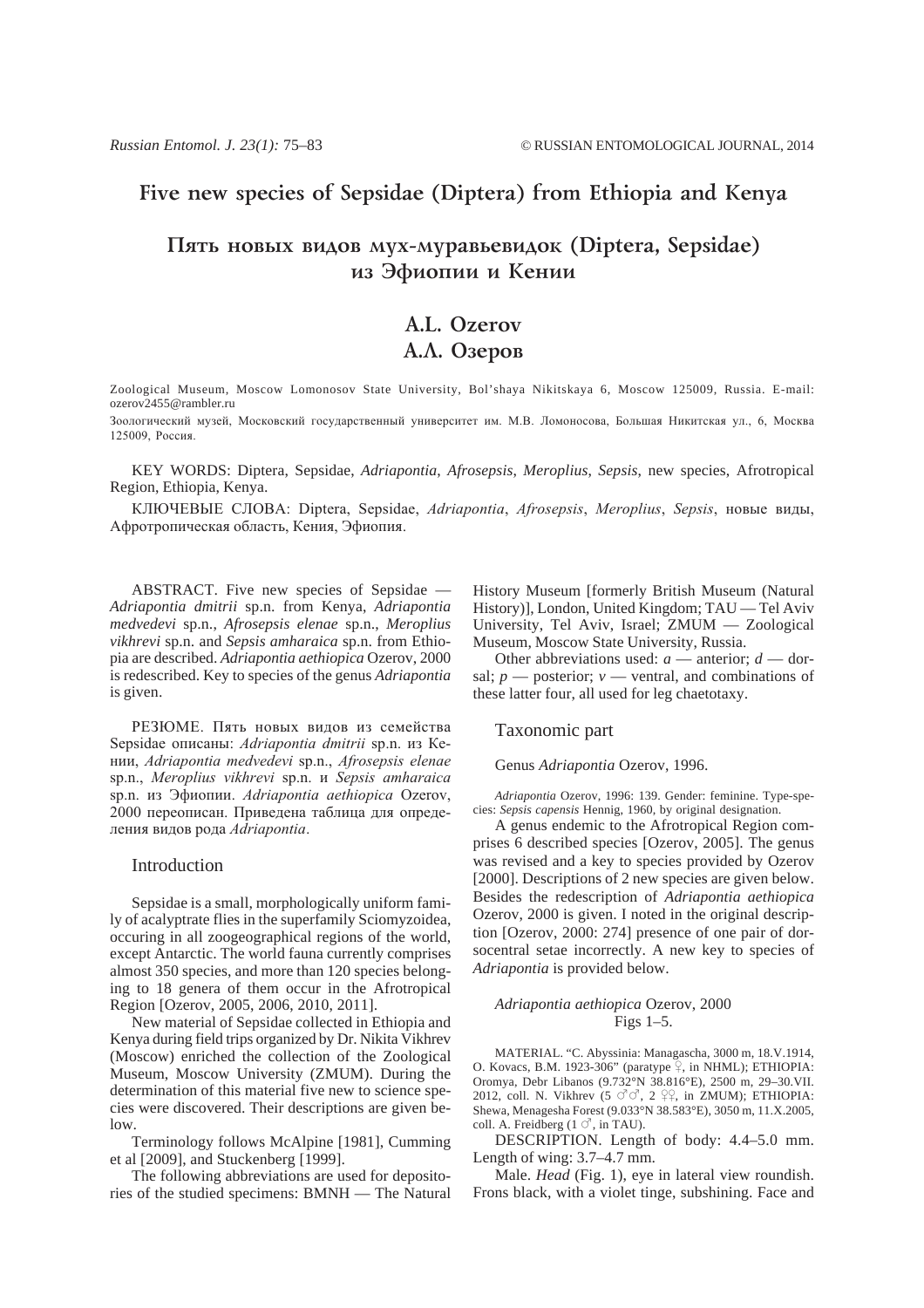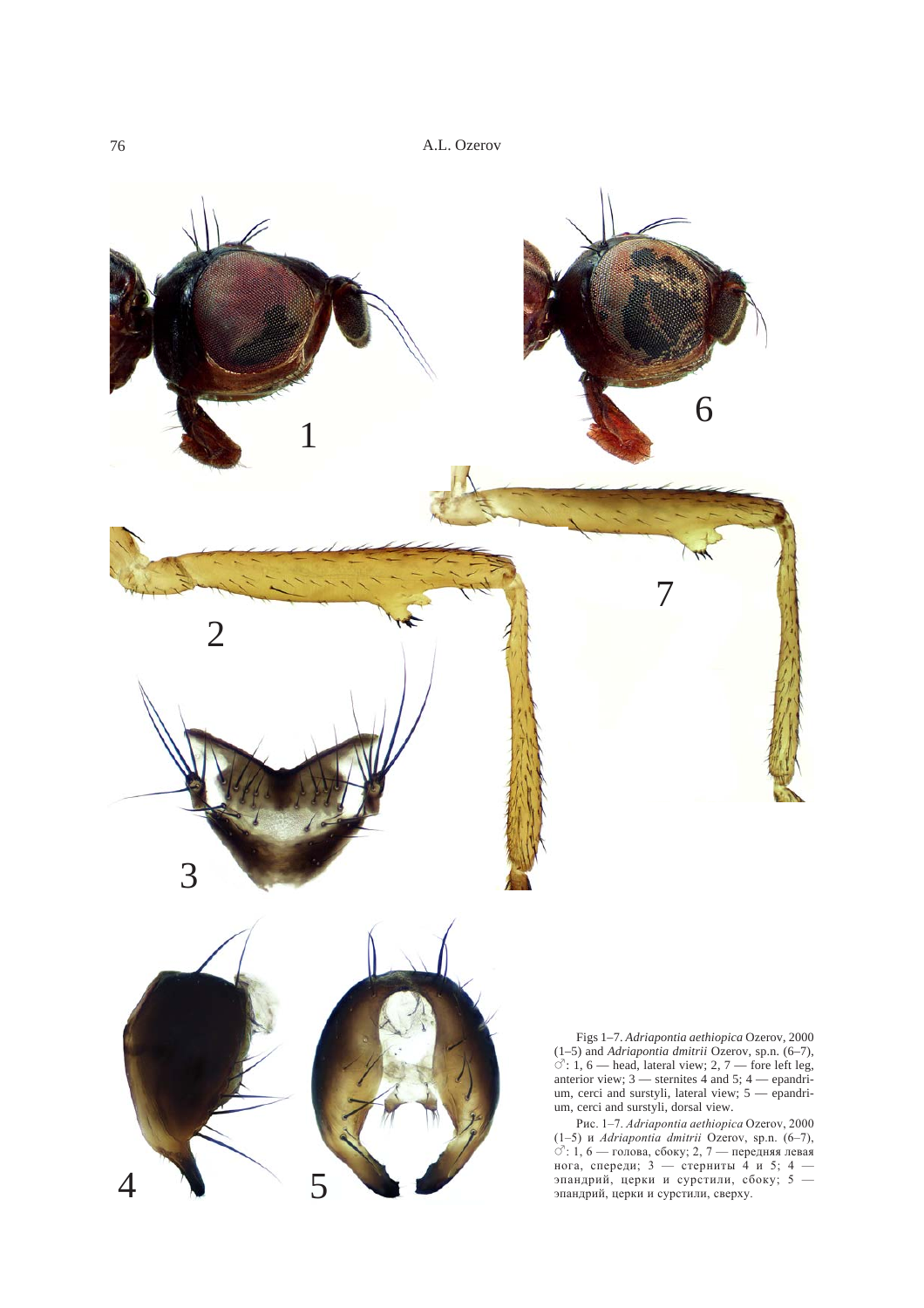gena brown to dark brown; face whitish microtrichose. Height of gena below eye approximately 1/7 times as long as vertical diameter of eye (Fig. 1). Clypeus black. Postcranium black, greyish microtrichose; lateral occipital sclerite with several setulae. 1 ocellar, 1 divergent postocellar, 1 inner vertical, 1 outer vertical setae present. Gena with a row of setulae along lower margin. Strong vibrissae not developed, only 2–3 short subvibrissae. Postgena without a seta near lower margin. Antenna blackish, but postpedicel reddish brownish inside. Postpedicel in profile long-oval, approximately 2 times longer than wide, roundish apically.

*Thorax* black completely or postpronotum, proepisternum, proepimeron and anterior part of anepisternum reddish brown. Scutum greyish microtrichose; 2 notopleural (anterior short), 0+1 supra-alar, 1 postalar setae present; dorsocentral and postpronotal setae absent. Proepisternum shining, but along lower margin whitish microtrichose. Proepimeron shining in upper half and whitish microtrichose in lower half. Anepisternum shining, with 1 long seta near posterior margin. Katepisternum extensively silvery-greyish microtrichose. Anepimeron shining, but with narrow greyish stripe along posterior margin; pleural wing process shining, but greater ampulla greyish microtrichose. Meron, katepimeron, metepisternum, metepimeron and anatergite greyish microtrichose. Katatergite greyish microtrichose, but with shining spot in centre. Mediotergite shining, but microtrichose on border with anatergite. Postmetacoxal bridge present. Scutellum and subscutellum greyish microtrichose. Scutellum with pair of well-developed apical setae and pair of basal setulae.

*Legs*. Legs yellow in ground colour, but mid and hind femora in apical half or third, mid tibia basally and hind tibia darkened. Coxa of foreleg long and simple, with preapical *d*. Fore femur and tibia as in Fig. 2. Coxa of midleg bare in upper half. Femur of midleg with a row of short *a*, of which one in apical third stronger. Tibia of midleg with 1 *av* in apical third, with 1–2 short *p*, with 1 preapical *d*, with 1 strong apical *pv* and 3–5 apical *av* setae. Femur of hindleg with 1 strong *ad* in apical quarter. Tibia of hindleg without osmeterium or osmeterium-like area anterodorsally, with 1 *a* at middle, with 1 preapical *d* and with 1 apical *a* setae.

*Wing* longer than abdomen, with moderate anal lobe. Calypters and their margins blackish. Halter yellowish. Cells *bm* and *br* separate. Alula entirely covered with microtrichia. Margin of upper calypter with hairs, margin of lower calypter without hairs.

*Abdomen* black, shining, slightly constricted after syntergite  $1+2$ . Tergites  $1-5$  each covered with setulae, strong setae absent. Sternites 4 and 5 as in Fig. 3. Surstyli symmetrical, fused to epandrium (Figs 4–5).

Female. Resembles male. Femur and tibia of foreleg simple.Tibia of midleg with 0–1 *pv* at middle. Femur of hindleg without *ad*.

COMPARISON. This species is distinguished from congerens by the absence of the dorsocentral setae.

DISTRIBUTION. Kenya.

#### *Adriapontia dmitrii* Ozerov, **sp.n.** Figs 6, 7.

MATERIAL. Holotype  $\circlearrowleft$ , labelled "KENYA: Kiambu Co., 3 km NE Kijabe (0.93192°S 36.61637°E), 2599 m, 18.XII.2013, coll. D.Gavryushin" (in ZMUM). Paratype:  $\circlearrowleft$ , labelled "KENYA: Kiambu Co., (0.932°S 36.616°E), 2600 m, 18.XII.2013, coll. N.Vikhrev" (in ZMUM).

DESCRIPTION. Male. *Head* and eye in lateral view roundish (Fig. 6). Frons dark brown, subshining. Face and gena brownish; face whitish microtrichose. Height of gena below eye approximately 1/10 times as long as vertical diameter of eye (Fig. 6). Clypeus black. Postcranium black, greyish microtrichose; lateral occipital sclerite with several setulae. 1 ocellar, 1 divergent postocellar, 1 inner vertical, 1 outer vertical setae present. Gena with a row of setulae along lower margin. 2–3 very thin and short vibrissae. Postgena with a seta near lower margin. Antenna blackish, but postpedicel reddish brown inside. Postpedicel in profile long-oval, approximately 1.5 times longer than wide, roundish apically.

*Thorax* black, but pleura reddish brown. Scutum, including postpronotal lobe, greyish microtrichose; 1 (posterior) notopleural, 0+1 supra-alar, 1 postalar, 0+1 dorsocentral setae present; postpronotal setae absent. Proepisternum shining, but along lower and upper margins whitish microtrichose. Proepimeron shining in upper half and whitish microtrichose in lower half. Anepisternum shining, with 1 long seta near posterior margin. Katepisternum extensively silvery-greyish microtrichose. Anepimeron shining, but with narrow greyish stripe along posterior margin; pleural wing process greyish microtrichose. Meron, katepimeron, metepisternum, metepimeron, katatergite and anatergite greyish microtrichose. Mediotergite shining, but microtrichose on border with anatergite. Postmetacoxal bridge present. Scutellum and subscutellum greyish microtrichose. Scutellum with well-developed apical setae; basal setae short, hair-like.

*Legs*. Legs yellow in ground colour, but mid and hind femora in apical half or third and hind tibia darkened. Coxa of foreleg long and simple, without preapical *d*. Fore femur and tibia as in Fig. 7. Coxa of midleg bare in upper half. Femur of midleg with a row of short *a*, of which one in apical third stronger. Tibia of midleg with 1 *v* in apical third, with 1–2 *p* in apical half, with 1 preapical *d*, with 2 apical *pv* and 3–5 apical *av* setae. Femur of hindleg with 1 long *ad* in apical quarter. Tibia of hindleg without osmeterium or osmeteriumlike area anterodorsally, with 1 *a* at middle, with 1 preapical *d* and with 1 apical *a* setae.

*Wing* tinged with brownish, longer than abdomen, with moderate anal lobe. Calypters and their margins blackish. Halter yellowish. Cells *bm* and *br* separate. Alula entirely covered with microtrichia. Margin of upper calypter with hairs, margin of lower calypter without hairs.

*Abdomen* black, shining, slightly constricted after syntergite 1+2. Tergites 1–5 each covered with setulae, strong setae absent. Surstyli symmetrical, fused to epandrium.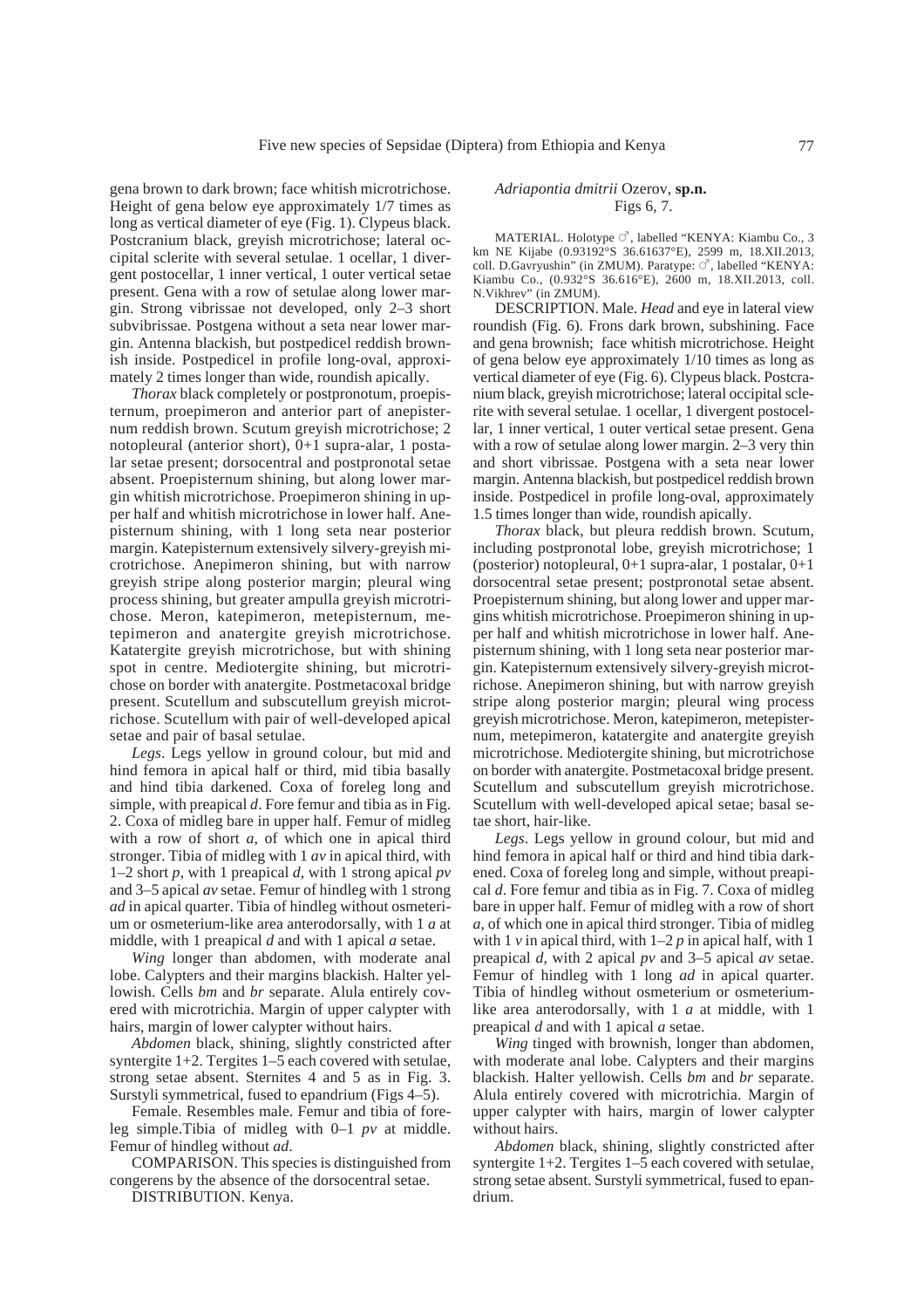Length of body: 4.4–4.5 mm. Length of wing: 4.0– 4.2 mm.

Female unknown.

COMPARISON. Both species, *Adriapontia dmitrii* and the other, *A*. *medvedevi* (see below), is distinguished from congerens by absence of postpronotal seta and presence of one pair of dorsocentral setae. Male of *Adriapontia dmitrii* has simple tibia of hindleg, while male hind tibia of *A*. *medvedevi* posteriorly with two long hairs apically.

ETYMOLOGY. The species is named after Mr. Dmitri I. Gavryushin, curator of Limoniidae in ZMUM, and the collector of the holotype specimen.

DISTRIBUTION. Kenya.

## *Adriapontia medvedevi* Ozerov, **sp.n.** Figs 8–12.

MATERIAL. Holotype  $\circ$ , labelled "ETHIOPIA: Oromya, Debr Libanos (9.732°N 38.816°E), 2500 m, 29–30.VII.2012, coll. N. Vikhrev" (in ZMUM).

DESCRIPTION. Male. *Head* and eye in lateral view roundish. Frons black, with a violet tinge, shining. Face and gena brownish; face whitish microtrichose. Height of gena below eye approximately 1/10 times as long as vertical diameter of eye. Clypeus black. Postcranium dark brown, greyish microtrichose; lateral occipital sclerite with several setulae. 1 ocellar, 1 divergent postocellar, 1 inner vertical, 1 outer vertical setae present. Gena with a row of setulae along lower margin. Strong vibrissae not developed, only 2–3 short subvibrissae. Postgena without a seta near lower margin. Antenna brownish, but postpedicel blackish anteriorly. Postpedicel in profile longoval, approximately 1.5 times longer than wide, roundish apically.

*Thorax* black, but postpronotum, proepisternum, proepimeron and anterior part of anepisternum reddish brown. Scutum greyish microtrichose; 1 (posterior) notopleural, 0+1 supra-alar, 1 postalar, 0+1 dorsocentral setae present; postpronotal setae absent. Proepisternum shining, but along lower and upper margins whitish microtrichose. Proepimeron shining in upper half and whitish microtrichose in lower half. Anepisternum shining, with 1 long seta near posterior margin. Katepisternum extensively silvery-greyish microtrichose. Anepimeron shining, but with narrow greyish stripe along posterior margin; pleural wing process greyish microtrichose. Meron, katepimeron, metepisternum, metepimeron, katatergite and anatergite greyish microtrichose. Mediotergite shining, but microtrichose on border with anatergite. Postmetacoxal bridge present. Scutellum and subscutellum greyish microtrichose. Scutellum with well-developed apical setae; basal setae short, hair-like.

*Legs*. Legs yellow in ground colour, but mid and hind femora in apical half with dark ring, mid and hind tibia darkened basally; tarsi of all legs blackish. Coxa of foreleg long and simple, with preapical *d*. Fore femur and tibia as in Fig. 8. Coxa of midleg bare in

upper half. Femur of midleg with a row of short *a*. Tibia of midleg with 1 *v* in apical third, with 1 preapical *d*, with 2 long apical *p* and 3–5 apical *av* setae. Femur of hindleg with 1 long *a* in apical quarter. Tibia of hindleg without osmeterium or osmeterium-like area anterodorsally, with 1 *a* at middle, with 1 preapical *d*, and with long 1 *av* and 1 *v* hairs apically (Fig. 9).

*Wing* tinged with brownish, longer than abdomen, with moderate anal lobe. Calypters and their margins blackish. Halter yellowish. Cells *bm* and *br* separate. Alula entirely covered with microtrichia. Margin of upper calypter with hairs, margin of lower calypter without hairs.

*Abdomen* black, shining, slightly constricted after syntergite 1+2. Tergites 1–5 each covered with setulae, strong setae absent. Sternites 4 and 5 as in Fig. 10. Surstyli symmetrical, fused to epandrium (Figs 11, 12).

Length of body: 4.1 mm. Length of wing: 3.4 mm. Female unknown.

COMPARISON. The new species is similar to *A*. *dmitrii* (see above), but hind tibia of male posteriorly with two long hairs apically (Fig. 9).

ETYMOLOGY. The species is named after Mr. Andrey F. Medvedev, curator of Odonata, Ephemeroptera and some others in ZMUM, in recognition of his contribution to regulation in these orders.

DISTRIBUTION. Ethiopia.

KEY TO SPECIES OF *ADRIAPONTIA* OZEROV

1. Scutum with dorsocentral setae present ....................... 2 – Scutum with dorsocentral setae absent ........................... ..................................................... *A. aethiopica* Ozerov 2. Scutum with 2 dorsocentral setae. Femur and tibia of foreleg: see Ozerov, 2000: Fig. 1. 1–4 ........................... ...................................................... *A. capensis* (Hennig) – Scutum with 1 dorsocentral seta ................................... 3 3. Scutum with postpronotal seta absent .......................... 4 – Scutum with postpronotal seta present ........................ 5 4. Tibia of hindleg of male posteriorly with two long hairs apically (Fig. 9). Femur and tibia of foreleg as in Fig. 8 .......................................................... *A. medvedevi* sp.n. – Tibia of hindleg of male posteriorly without long hairs apically. Femur and tibia of foreleg as in Fig. 7 ............ ............................................................... *A. dmitrii* sp.n. 5.  $\circlearrowleft$ : Tibia of midleg with 2–6 long hairs posteriorly in apical third (Fig. 7. 5) .................................................. 6  $\circlearrowleft$ : tibia of midleg with 3–4 short setae posteriorly in apical quarter ............................................................... 7 6. Hind coxa ventrally with strong seta. Femur and tibia of foreleg see Ozerov, 2000: Fig. 7. 1–4 ............................ ....................................................... *A. ugandica* Ozerov – Hind coxa ventrally with hair. Femur and tibia of foreleg see Ozerov, 2000: Fig. 2. 1–4 ........................................ ............................ *A. ihongeroensis* (Vanschuytbroeck) 7. Femur and tibia of foreleg see Ozerov, 2000: Fig. 5. 1–4 ....................................................... *A. freidbergi* Ozerov – Femur and tibia of foreleg see Ozerov, 2000: Fig. 6. 1–4 ....................................................... *A. tanzanica* Ozerov – Femur and tibia of foreleg see Ozerov, 2000: Fig. 3. 1–4 ........................... *A. kyanyamaensis* (Vanschuytbroeck)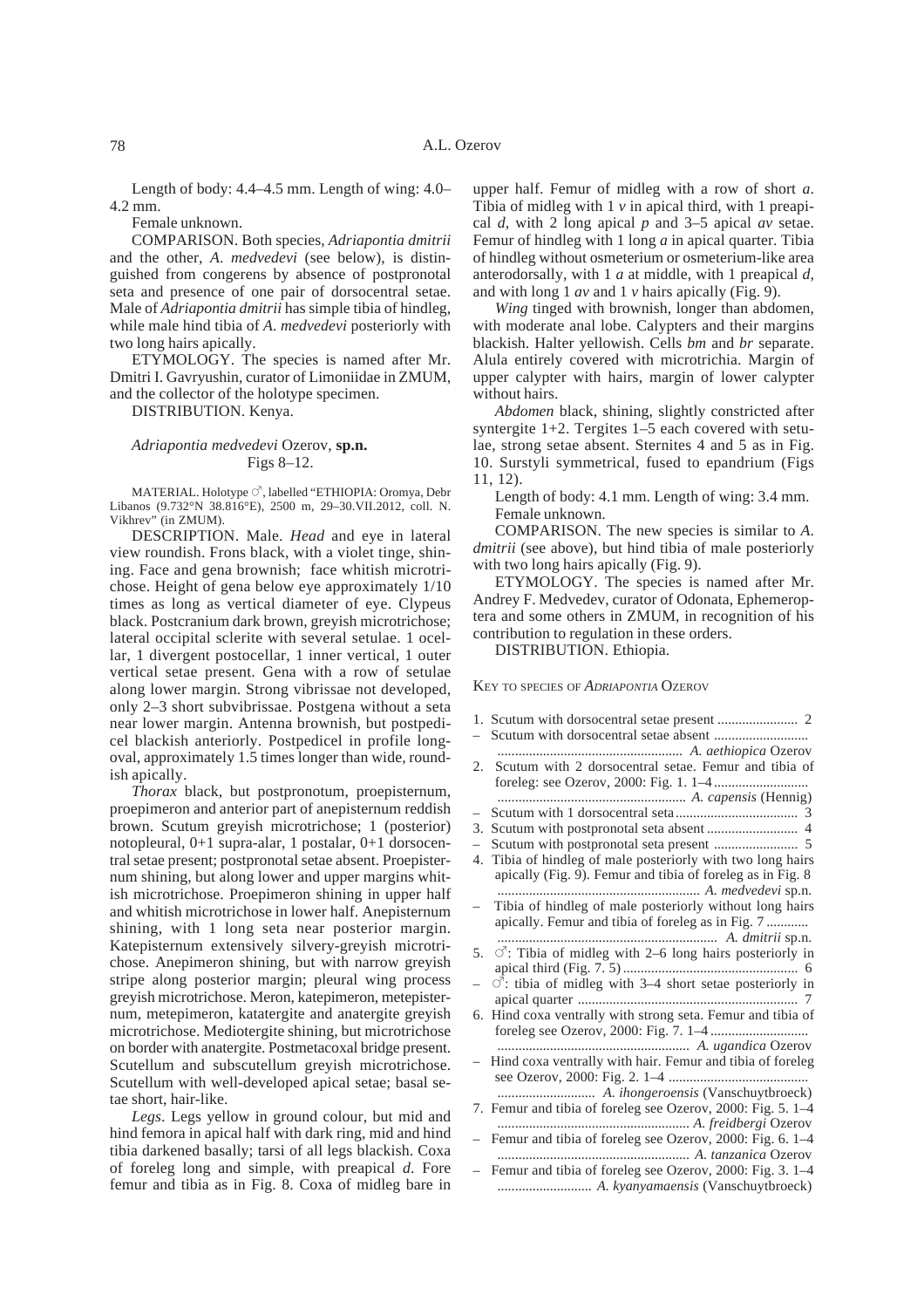

Figs 8–16. *Adriapontia medvedevi* Ozerov, sp.n. (8–12) and *Afrosepsis elenae* Ozerov, sp.n. (13–16), ○ holotype: 8 — fore left leg, anterior view; 9 — apical part of hind tibia, anterior view; 10, 14 — sternites 4 and 5; 11, 15 — epandrium, cerci and surstyli, lateral view; 12, 16 — epandrium, cerci and surstyli, dorsal view; 13 — fore left leg, posterior view.

Рис. 8-16. Adriapontia medvedevi Ozerov, sp.n. (8-12) and Afrosepsis elenae Ozerov, sp.n. (13-16), О голотип: 8 — передняя левая нога, спереди; 9 — апикальная часть задней голени, спереди; 10, 14 — стерниты 4 и 5; 11, 15 — эпандрий, церки и сурстили, сбоку; 12, 16 — эпандрий, церки и сурстили, сверху; 13 — передняя левая нога, сзади.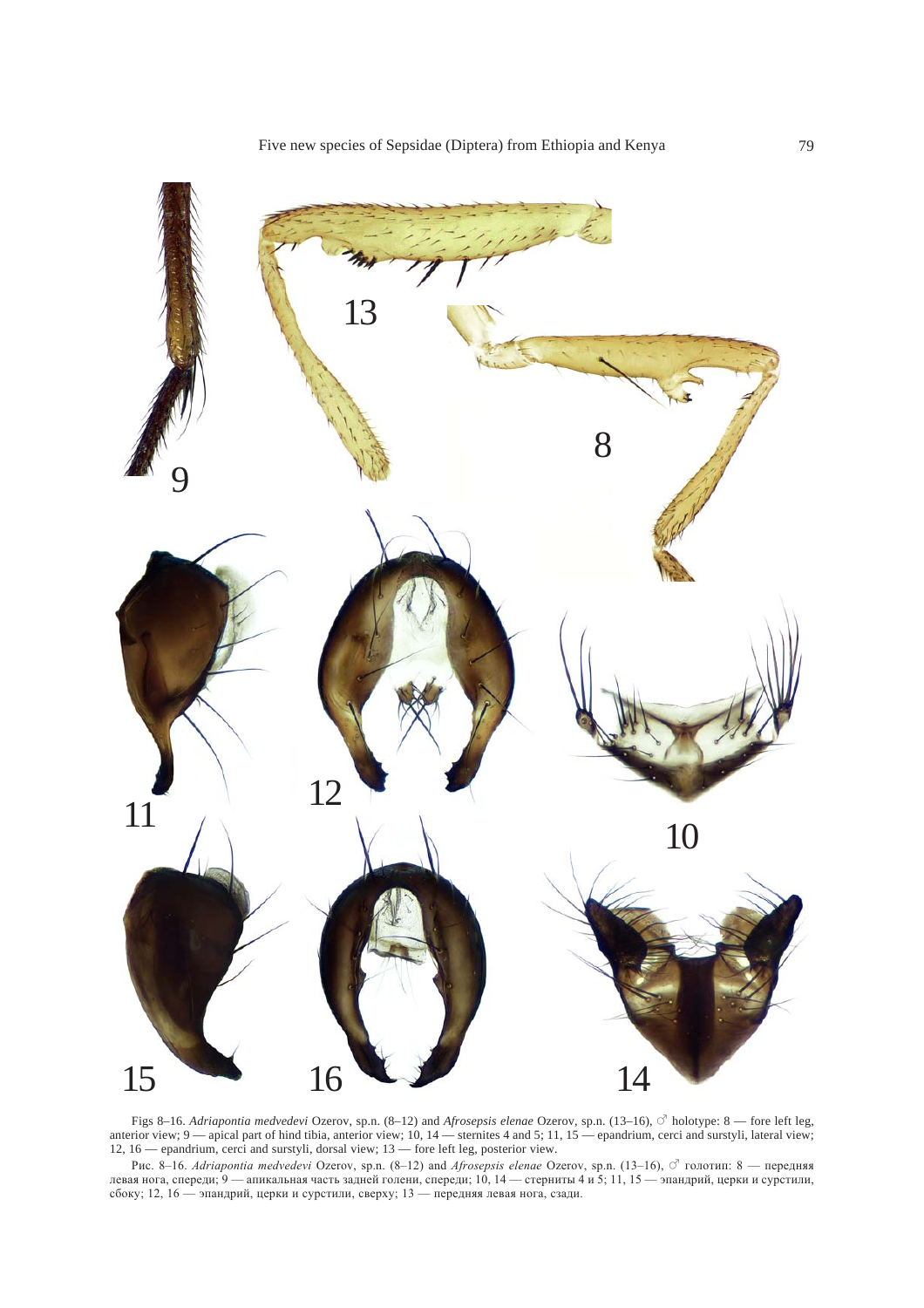#### Genus *Afrosepsis* Ozerov, 1996

*Afrosepsis* Ozerov, 1996: 141. Gender: feminine. Type-species: *Afrosepsis camerounica* Ozerov, 1996: 142, by original designation.

A genus endemic to the Afrotropical Region with 5 described species, recorded collectively from Angola, Cameroon, Tanzania and Uganda [Ozerov, 2005]. The genus was revised and a key to species provided by Ozerov [1999*a*]. Description of a new species from Ethiopia is given below.

*Afrosepsis elenae* Ozerov, **sp.n.** Figs 13–16.

MATERIAL. Holotypus  $\circlearrowleft$ , labelled "ETHIOPIA: Amhara, Blue Nile (10.08°N 38.19°E), 1700 m, 31.VII.2012, coll. N. Vikhrev" (in ZMUM).

DESCRIPTION. Male. *Head*. Frons black, shining. Face and antennal grooves blackish, matt. Face narrow; postpedicel wider than distance between eyes at level of vibrissae. Gena very narrow (linear), brown. Postcranium black, greyish microtrichose. 1 ocellar, 1 divergent postocellar, 1 inner vertical, 1 outer vertical setae present. Postpedicel in profile long-oval, with roundish apex, approximately 1.5 times as long as wide. Postgena with a seta in lower part. 3 very short vibrissae.

*Thorax*. Scutum greyish microtrichose, but shining from the outside of lines of dorsocental setae; 1 postpronotal, 2 notopleural, 1 supra-alar, 0+2 dorsocentral setae present. Proepisternum and proepimeron greyish microtrichose. Anepisternum shining, but with narrow greyish stripe along posterior margin. Katepisternum silvery-greyish microtrichose, but with a big shining spot in anterior half. Anepimeron shining, but narrowly greyish microtrichose along posterior margin; pleural wing process greyish microtrichose. Meron, katepimeron, metepisternum, metepimeron, katatergite and anatergite extensively greyish microtrichose. Mediotergite shining, but greyish microtrichose along lateral margins. Scutellum greyish microtrichose.

*Legs*. Fore femur and tibia yellow. Mid and hind femora black at middle, but yellow basally and apically. Mid tibia in basal half black, but yellow in apical half. Hind tibia black, but yellowish in apical quarter. All tarsomeres 1–3 yellow, all tarsomeres 4 and 5 blackish. Fore femur and tibia as in Fig. 13; fore femur without *av* basally. Mid coxa bare. Mid tibia without setae, except 3 apical *av*. Hind tibia with short preapical *d*.

*Wing* clear, blackish only in basal costal cell and basal half of costal cell; veins brown. Calypters yellowish; margin of upper calypter yellowish, margin of lower calypter darkened. Halter yellowish. Alula narrow, entirely covered with microtrichia.

*Abdomen*. Syntergite 1+2 at sides with several setulae. Tergites 3–5 each with two median marginal setae. Sternites 4 and 5 as in Fig. 14. Epandrium and surstyli as in Figs 15, 16.

Body length 3.2 mm; wing length 2.6 mm. Female unknown.

COMPARISON. The new species is closely related to *A. sublateralis* Vanschuytbroeck, 1962. Scutum of *Afrosepsis elenae* is greyish microtrichose before transverse suture while the scutum of *A. sublateralis* is shining; also differences are present in a structure of surstyli.

ETYMOLOGY. The species is named after Mrs. Elena A. Erofeeva, volunteer, in recognition of her valuable contributions to improvement of the state of Diptera and Orthoptera collections in ZMUM.

DISTRIBUTION. Ethiopia.

#### Genus *Meroplius* Rondani, 1874

*Meroplius* Rondani, 1874: 175. Gender: masculine. Type-species: *Nemopoda stercoraria* Robineau-Desvoidy, 1830 [= *Sepsis minuta* Wiedemann, 1830], by original designation.

*Protomeroplius* Ozerov, 1999b: 92 [described as a subgenus of *Meroplius*]. Gender: masculine. Type-species: *Meroplius trispinifer* Ozerov, 1999, by original designation.

A genus of 22 described species worldwide, 12 of which are recorded from the Afrotropical Region [Ozerov, 2005]. Afrotropical species of *Meroplius* were revised and a key to 8 species provided by Ozerov [1999*b*]. 4 additional Afrotropical species was described by Ozerov [2004, 2011]. Description of a new species from Ethiopia is given below.

#### *Meroplius vikhrevi* Ozerov, **sp.n.** Figs 17–20.

MATERIAL. Holotype  $\vec{\mathcal{O}}$ , labelled "ETHIOPIA: Oromya, Debr Libanos (9.732°N 38.816°E), 2500 m, 29–30.VII.2012, coll. N. Vikhrev" (in ZMUM). The holotype is pinned. Abdomen and right foreleg dissected and stored in glycerine in microvial pinned with the holotype.

DESCRIPTION. MALE. *Head* in lateral view slightly flattened dorsoventrally. Eye in lateral view roundish. Frons black, subshining. Facial carina and gena brown; antennal grooves blackish. Height of gena below eye approximately 1/6 times as long as vertical diameter of eye. Clypeus black. Postcranium black, greyish microtrichose. 1 orbital, 1 ocellar, 1 divergent postocellar, 1 inner vertical, 1 outer vertical setae present. Postredicel in profile oval, slightly longer than wide. 1 vibrissa. Antenna brown, but postredicel darkened from outside.

*Thorax* Thorax black. Scutum grey microtrichose; 1 postpronotal, 2 notopleural, 0+1 supra-alar, 1 postalar, 0+1 dorsocentral setae present. Proepisternum greyish microtrichose. Proepimeron shining, but along lower margin greyish microtrichose. Anepisternum shining. Katepisternum shining, with greyish microtrichose stripe along upper margin. Anepimeron shining, but narrowly greyish microtrichose along posterior margin; pleural wing process shining. Katepimeron shining. Meron, metepisternum, metepimeron, katatergite and anatergite greyish microtrichose. Mediotergite greyish microtrichose, but shining under scutellum. Scutellum microtrichose, with long apical setae and basal setulae.

*Legs*. Fore femur yellow, but darkened anteriorly; fore tibia yellow; foreleg tarsomeres 1–3 yellow, 4 and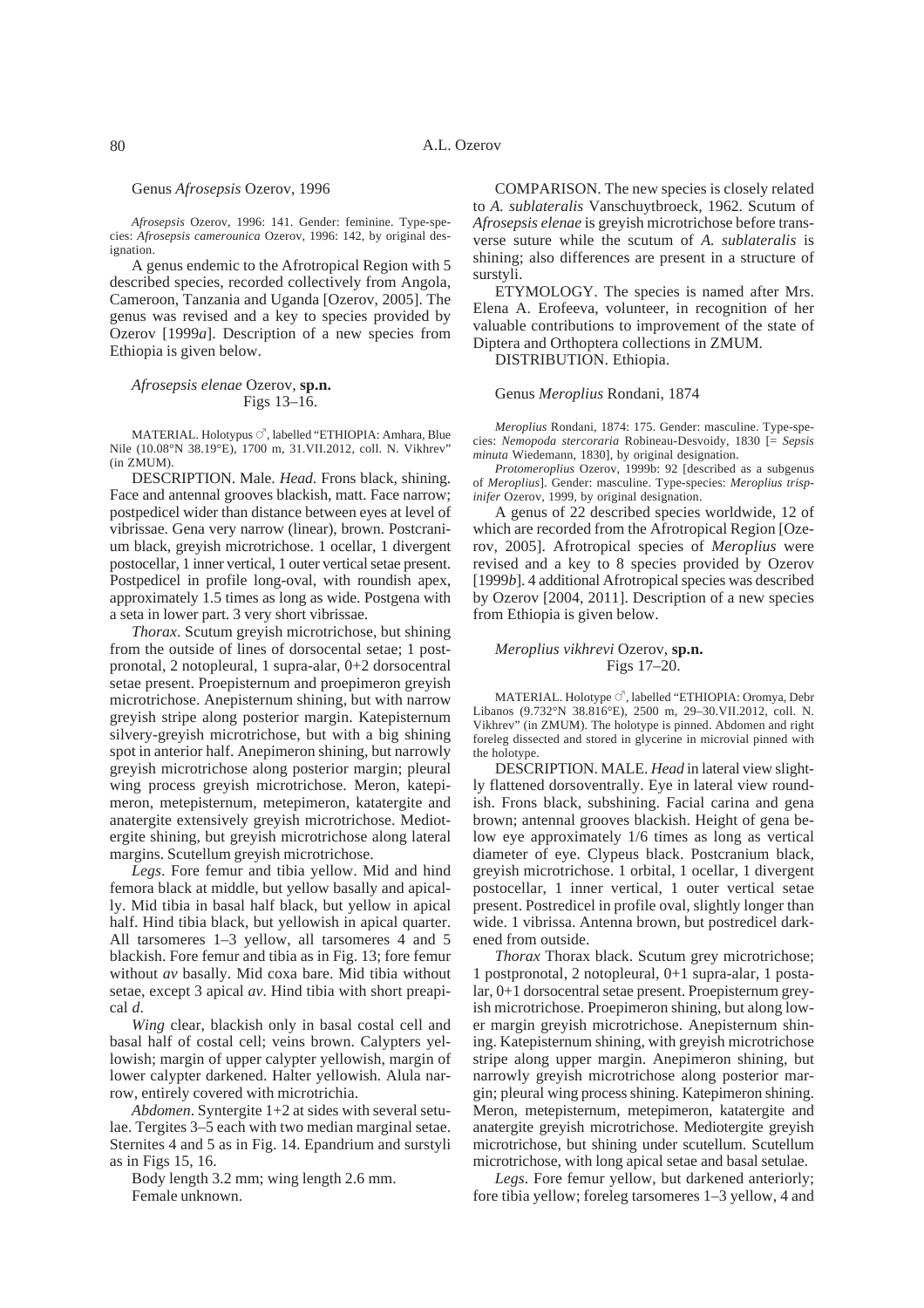5 blackish. Mid and hind femora black, but yellow basally. Mid and hind tibiae black, but yellowish in apical quarter. Tarsomeres of mid- and hindlegs blackish. Fore femur and tibia as in Fig. 17. Mid coxa bare. Mid tibia without setae, except apical. Hind tibia with good visible osmeterium in basal half anterodorsally and with short preapical *d*.

*Wing.* Wing clear, only basal-costal cell darkened; veins brown. Calypters whitish; margin of upper calypter white, margin of lower calypter darkened. Halter yellowish. Alula entirely covered with microtrichia; width of alula approximately 2 times as long as the width of cell *bm*.

*Abdomen* black, shining. Sternites 4 and 5 as in Fig. 18. Epandrium and surstyli as in Figs 19, 20.

Body length 4.2 mm; wing length 3.5 mm.

Female unknown.

COMPARISON. The new species is close to *Meroplius cordylophorus* Hennig, 1954 by structure of foreleg, but differing from it by the absence of seta on mid tibia (mid tibia of *cordylophorus* with 1 *av* in apical third) and by the details of structure of male genitalia and by structure of male abdominal sternites 4 and 5.

ETYMOLOGY. The specific epithet *vikhrevi* is named for my friend and colleague Nikita E. Vikhrev, who collected the type material of this and some other species included in this paper.

DISTRIBUTION. Ethiopia.

Genus *Sepsis* Fallén, 1810

*Sepsis* Fallén, 1810: 17. Gender: feminine. Type-species: *Musca cynipsea* Linnaeus, 1758, by designation of Curtis, 1829.

The largest genus of Sepsidae worldwide, with 42 recorded species in the Afrotropical Region. Afrotropical species are in need of revision and no key to species is currently available. Description of a new species from Ethiopia is given below.

#### *Sepsis amharaica* Ozerov, **sp.n.** Figs 21–24.

MATERIAL. Holotype  $\circlearrowleft$ , ETHIOPIA: Amhara, Blue Nile (10.08°N 38.19°E), 1070 m, 31.VII.2012, col. N. Vikhrev (in ZMUM). Paratypes: same label as holotype (2 ##, 1 \$, in ZMUM); ETHIOPIA: Amhara, Hayk L. (11.326°N 39.688°E), 1950 m, 6– 7.VIII.2012, col. I. Gomyranov  $(1\vec{\sigma}, 1\vec{\tau})$ , in ZMUM); ETHIOPIA: Amhara (11.5397°N 39.608°E), 1950 m, 6.VIII.2012, col. I. Gomyranov (1  $\frac{6}{7}$ , in ZMUM); ETHIOPIA: Amhara, Jara R. (11.381°N 39.642°E), 1650 m, 6.VIII.2012, col. I. Gomyranov  $(1 \circ ^7)$ , in ZMUM); ETHIOPIA: Amhara (11.539°N 39.639°E), 1990 m, 6.VIII.2012, col. N. Vikhrev  $(1 \circ$ <sup>7</sup>, in ZMUM).

DESCRIPTION. Length of body 2.8–4.6 mm, length of wing 2.5–4.0 mm. Colour of body and legs vary from yellow to black, but fore tibia yellow, scutum in central part, anatergite, mediotergite and tergites 4 and 5 dorsally black.

Male*. Head* in lateral view slightly dorsoventrally flattened. Eye roundish. Frons subshining. Face, gena and postcranium microtrichose. Postpedicel in profile oval, slightly longer than wide. Arista bare. 1 ocellar, 1 postocellar, 1 inner vertical, 1 outer vertical setae present; 2 vibrissae. Occipital sclerite with several setulae.

*Thorax* microtrichose (dusted), but anepimeron in anterior half, pleural wing process, metepisternum along posterior margin and metepimeron completely shining. 1 postpronotal, 2 notopleural, 0+1 supra-alar, 1 postalar, and 2 postsutural dorsocentral setae present. Anepisternum with seta near posterior margin. Postmetacoxal bridge absent. Scutellum with pair of well-developed apical setae and pair of basal setulae.

*Legs*. Coxa of foreleg simple. Foreleg as in Fig. 21. Mid coxa with a row of short hairs in upper half. Mid femur with 0–1 *v* at middle and 2–5 *a* at middle, 1 *ad* in apical third. Mid tibia with 1 *v* at middle, 2–4 *p*, 1 preapical *d* and apicals *av* and *v*. Hind femur with 2–3 *ad* in apical third. Hind tibia with 1 *d* and 1–3 *a* at middle and preapical *d*, and apical *a*; osmeterium or osmeterium-like area absent.

*Wing* normal, longer than abdomen, with small blackish spot at apex of  $R_{2+3}$ ; veins blackish. Cells *bm* and *br* separate. Alula entirely covered with microtrichia, its width approximately 2.5–3.0 times as long as the width of cell *bm*. Calypteres and margins whitish or yellowish. Margin of upper calypter with hairs, margin of lower calypter without hairs. Halter whitish or yellowish.

*Abdomen* matt, strong constricted after syntergite 1+2, the latter at sides with several setae. Tergites 3–5 with several marginal setae. Sternites 4 and 5 as in Fig. 22. Surstyli symmetrical (Figs 23, 24).

FEMALE. Resembles male. Foreleg simple. Mid femur with 1 *a* in apical third. Hind femur with 2–3 *ad* in apical third. Hind tibia with 1 *ad* at middle, 1 preapical *d*, and apical *a*.

COMPARISON. The new species is more similar to *Sepsisfissa* Becker, 1903, *Sepsisfemoriseta* Duda, 1926, and *Sepsis petulantis* Adams, 1905, but can easily be recognised by the structure of fore leg and genitalia.

DISTRIBUTION. Ethiopia: Amhara Prov.

ACKNOWLEDGEMENT. The author would like to thank Dr. Adrian Pont (London) for very importan information about the holotype of *A*. *aethiopica*.

#### References

- Cumming J.M., Wood D.M. 2009. Adult morphology and terminology // Brown B.V., Borkent A., Cumming J.M., Wood D.M., Woodley N.E., Zumbado M. (eds.). Manual of Central American Diptera. Vol. 1. National Research Council Press, Ottawa. P.9–50.
- Fallén C.F. 1810. Specimen entomologicum novam Diptera disponendi methodum exhibens. Lundae [= Lund]. 26 pp.
- McAlpine J. F. 1981. Morphology and terminology-adults // McAlpine J.F., Peterson B.V., Shewell G.E, Teskey H.J., Vokeroth J.R., Wood D.M., Coordinators. Manual of Nearctic Diptera. Volume 2. Research Branch, Agriculture Canada. Monograph 27. Ottawa. P.9–63.
- Ozerov A.L. 1996. To the fauna and taxonomy of African Sepsidae (Diptera) // Russian Entomological Journal. Vol.4 (for 1995). No.1–4. P.127–144.
- Ozerov A.L. 1999a. Studies of Afrotropical Sepsidae (Diptera). I. A revision of the genus *Afrosepsis* Ozerov // International Journal of Dipterological Research. Vol.10. No.1. P.59–66.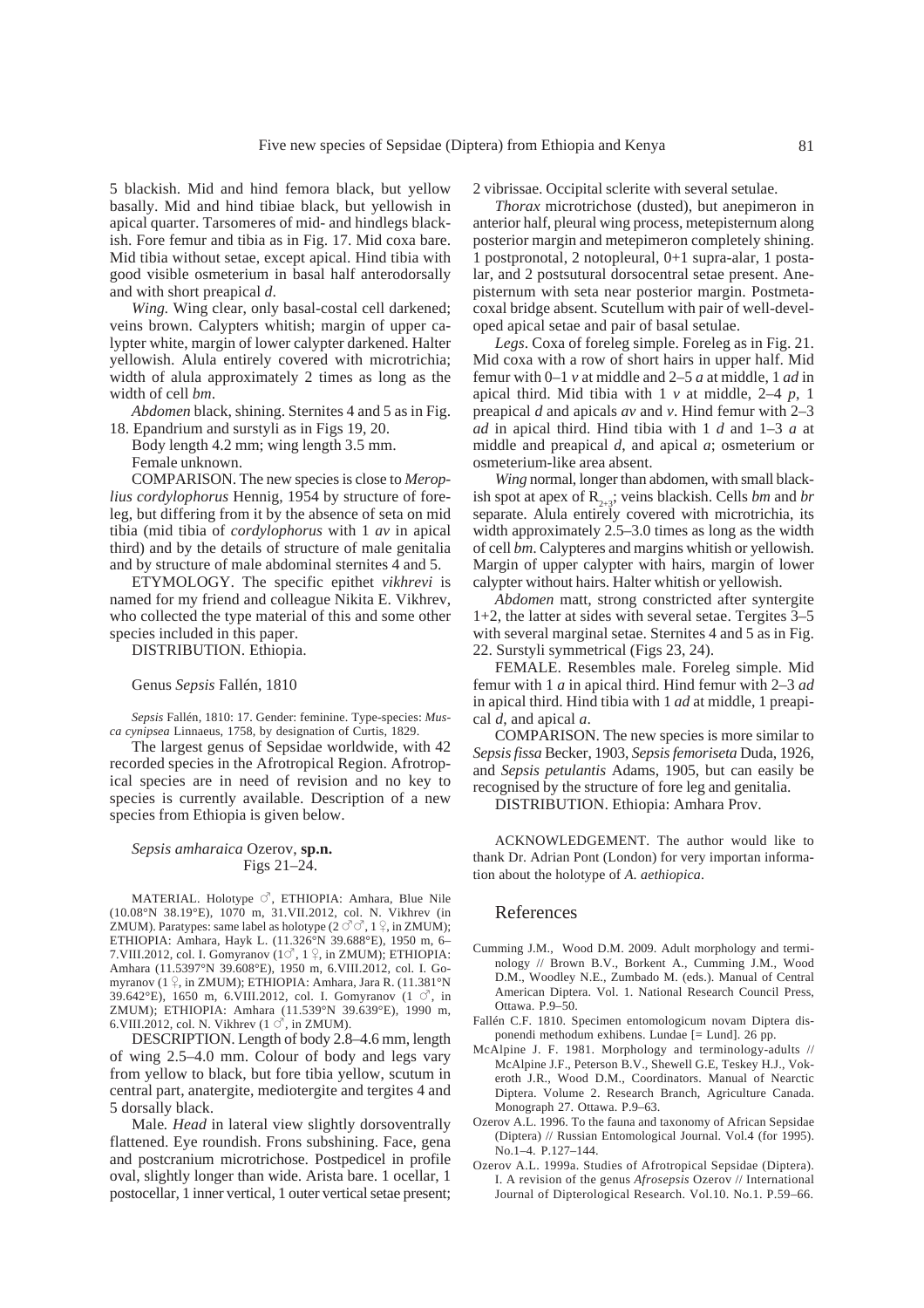

Figs 17–24. *Meroplius vikhrevi* Ozerov, sp.n. (17–20) and *Sepsis amharaica* Ozerov, sp.n. (21–24),  $\vec{C}$ : 17, 21 — fore left leg, anterior view; 18, 22 — sternites 4 and 5; 19, 23 — epandrium, cerci and surstyli, lateral view; 20, 24 — epandrium, cerci and surstyli, dorsal view. Рис. 17-24. Meroplius vikhrevi Ozerov, sp.n. (17-20) and Sepsis amharaica Ozerov, sp.n. (21-24), О<sup>2</sup>: 17, 21 — передняя левая нога, спереди; 18, 22 — стерниты 4 и 5; 19, 23 — эпандрий, церки и сурстили, сбоку; 20, 24 — эпандрий, церки и сурстили, сверху.